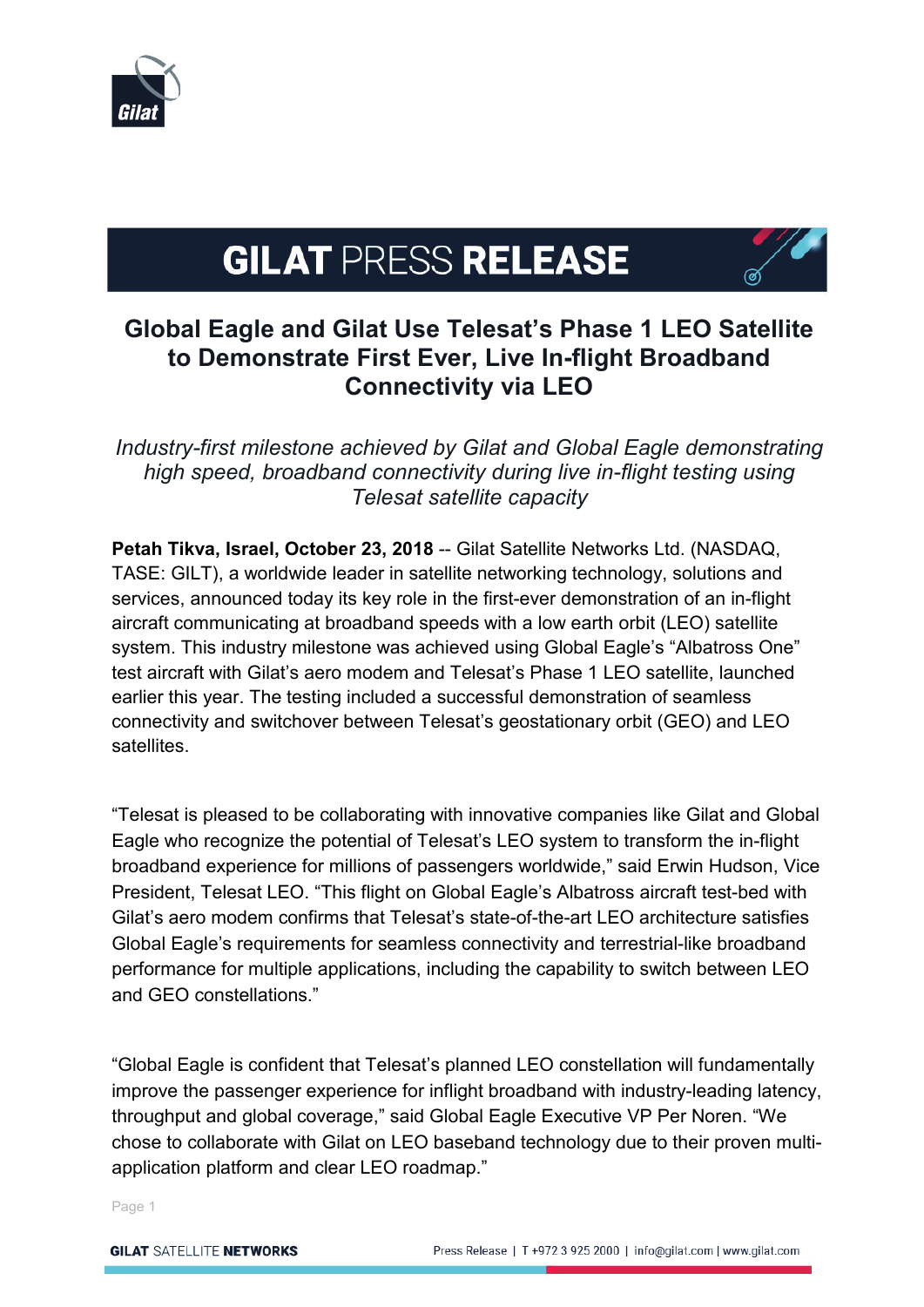

"Gilat and Global Eagle's ongoing collaboration with Telesat has brought this outstanding achievement to market confirming the broadband vision of next generation IFC," said Ron Levin VP Mobility and Global Accounts at Gilat. "Gilat's solution has now proved its technological advantage of supporting not only multiple applications, satellites, bands and beams, but also a world first transition between satellites in multiple orbits."

#### **About Global Eagle**

Global Eagle is a leading provider of satellite-based broadband connectivity, television and entertainment services, content and data analytics to aviation, maritime, enterprise and government markets. Global Eagle offers a fully integrated portfolio of rich media content and high-speed connectivity solutions for airlines, private jets, cruise lines, commercial ships, super-yachts, ferries, enterprise, government and military installations worldwide with proprietary performance-enhancing technologies and exclusive access to premium media. With 1,400 employees on six continents and leading global satellite and ground networks, the company delivers exceptional service and concierge support to its customers.

#### **Contact:**

Global Eagle: Michael Miller, Michael.miller@globaleagle.com +1-754-215-1010

### **About Gilat**

Gilat Satellite Networks Ltd. (NASDAQ: GILT, TASE: GILT) is a leading global provider of satellite-based broadband communications. With 30 years of experience, we design and manufacture cutting-edge ground segment equipment, and provide comprehensive solutions and end-to-end services, powered by our innovative technology. Delivering high value competitive solutions, our portfolio comprises of a cloud based VSAT network platform, highspeed modems, high performance on-the-move antennas and high efficiency, high power Solid State Amplifiers (SSPA) and Block Upconverters (BUC).

Gilat's comprehensive solutions support multiple applications with a full portfolio of products to address key applications including broadband access, cellular backhaul, enterprise, in-flight connectivity, maritime, trains, defense and public safety, all while meeting the most stringent service level requirements. Gilat controlling shareholders are the FIMI Private Equity Funds. For more information, please visit: www.gilat.com

Page 2 *Certain statements made herein that are not historical are forward-look ng within the meaning of the Private Securities Litigation Reform Act of 1995. The words "estimate", "project", "intend", "expect",*